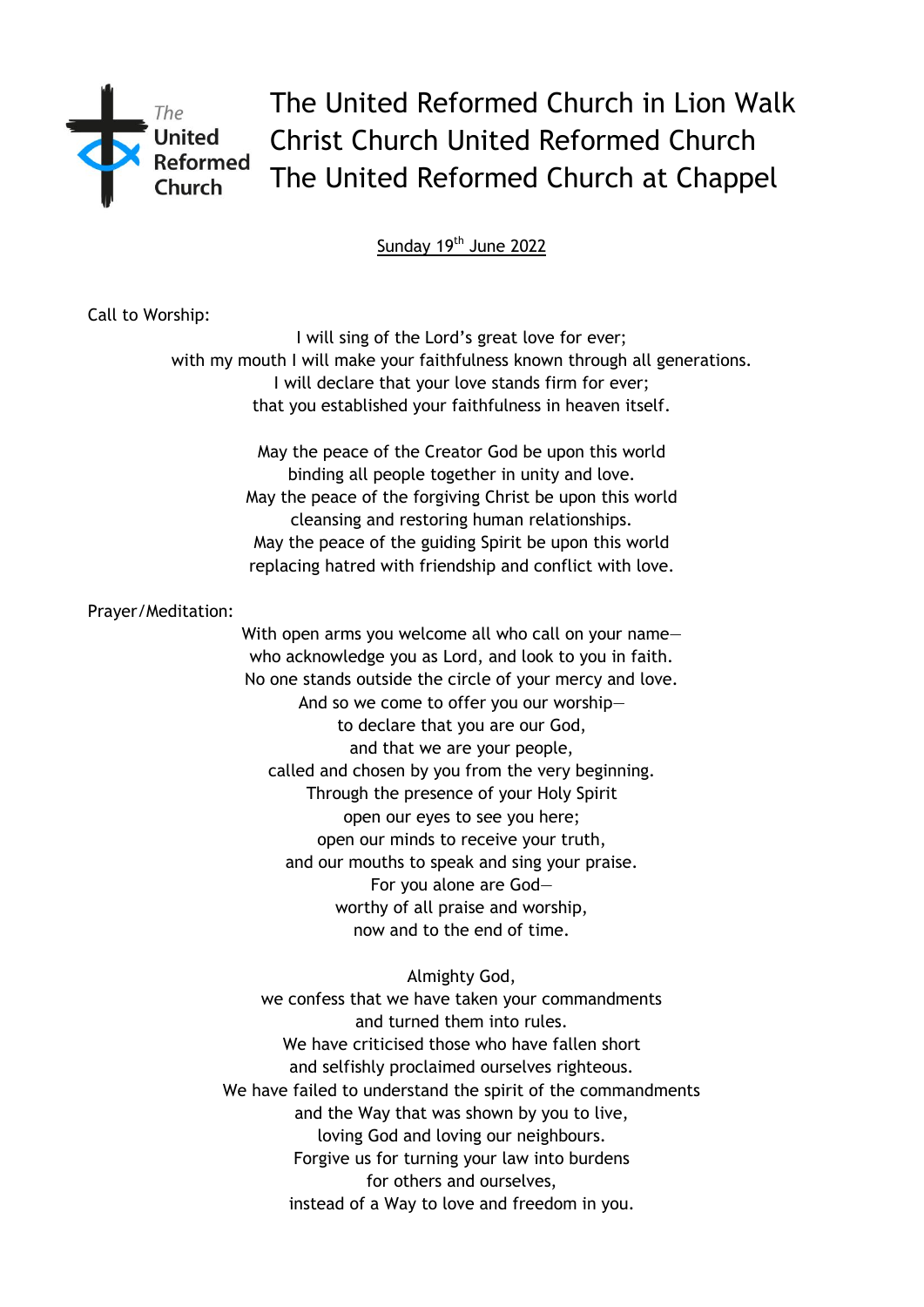We are loved. Love is the Way. When we love God, we love others. When we truly lay down our life for others, we lay down our life for God. We give ourselves to God by serving others. May we know that in God's love there is forgiveness, healing, and reconciliation.

In your mercy, forgive us. Remind us again of the deep love you showed toward us when we were still in need a love so deep that it sent you willingly to the cross.

Show us how to love others as you have loved us. Teach us your compassion, so that we may be your hands and feet to those in need.

God, we remember with wonder and joy that your spirit is reaching everywhere: rejoicing in the liveliness of all living things; touching what is wounded or ill with healing power; gathering in the lonely, the lost, the least; soothing ancient animosities; creating and recreating a vision of hope.

Come now, Holy Spirit. Let our worship rejoice in you, and lift our hearts, and bind us in one family of loving grace.

The Lord's Prayer:

**Our Father, who art in heaven, hallowed be thy name; thy Kingdom come; thy will be done on earth as it is in heaven. Give us this day our daily bread and forgive us our trespasses as we forgive those who trespass against us. Lead us not into temptation, but deliver us from evil. For thine is the Kingdom, the power and the glory for ever. Amen** 

Reading: Colossians 3:1-11

Hymn 74: Praise to the Lord, the Almighty, the King of creation! O my soul, praise him, for he is thy health and salvation: Come ye who hear, Brothers and sisters, draw near, Praise him in glad adoration!

Praise to the Lord, who o'er all things so wondrously reigneth, Bears thee on eagle's wings, and through all troubles sustaineth: Hast thou not seen,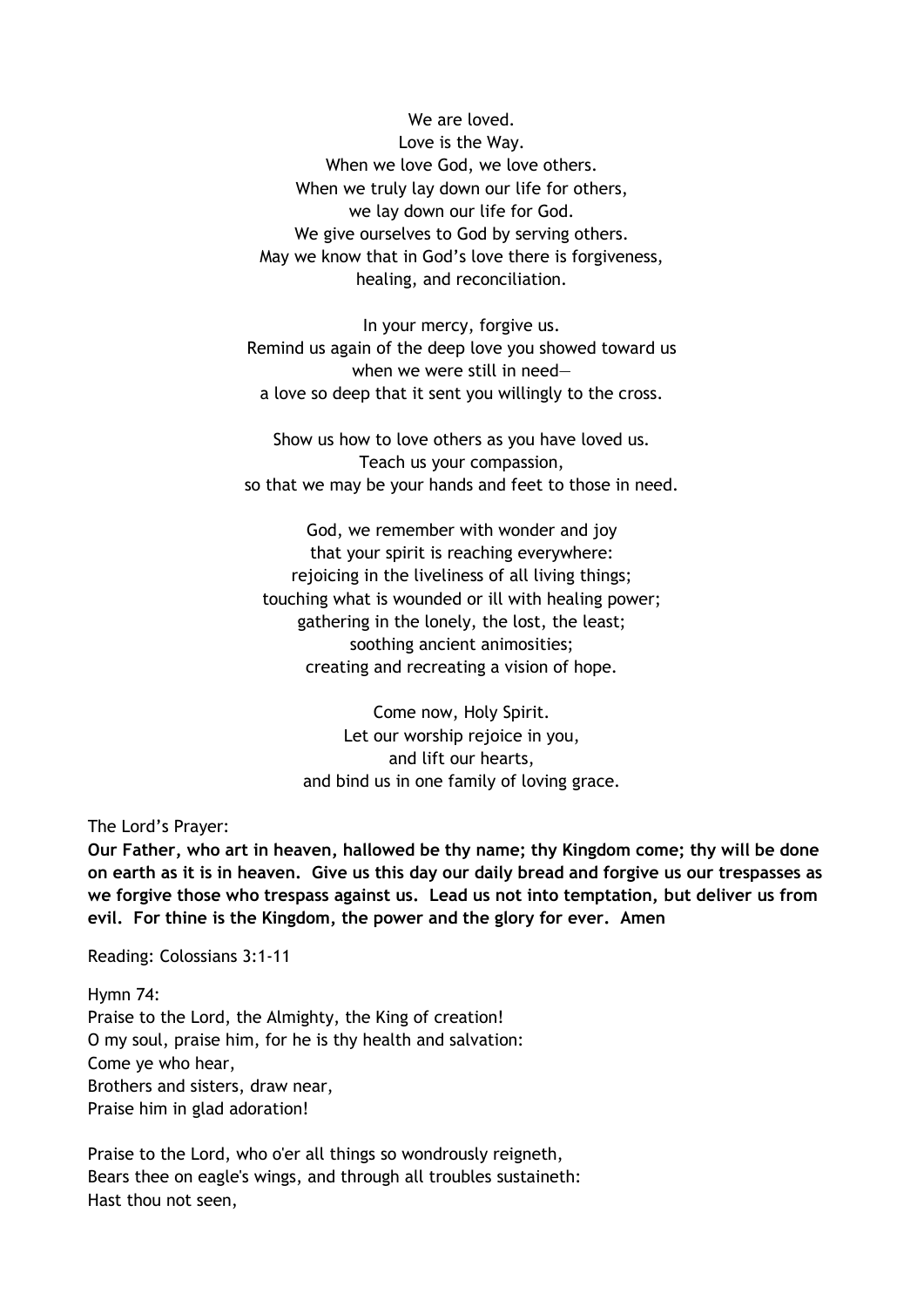All that is needful hath been Granted in what he ordaineth?

Praise to the Lord, who doth prosper thy work and defend thee! Surely his goodness and mercy here daily attend thee: Ponder anew All the Almighty can do, Who with his love doth befriend thee.

Praise to the Lord! O let all that is in me adore him! All that hath life and breath come now with praises before him: Let the amen Sound from his people again: Gladly for aye we adore him!

Reading: Luke 12:13-21

## Reflection:

Both of today's Bible readings draw a contrast between earthly things and things of the Kingdom. In Colossians, the 'earthly things' are immorality, impurity, lust, evil desires, greed, anger, rage, malice, slander, filthy language and lying, and they should all be put to death. In the gospel, the 'earthly things' are possessions, and Jesus tells a parable

whose interpretation at first sight seems fairly obvious and fairly simple. It's the little parable that Jesus tells of the rich farmer whose harvests are so abundant that he is able to pull down his barns and build bigger ones to store all his produce. He believes that what he has stored away will provide an income for him for many years and so he starts to enjoy life instead of working. Not a good plan, Jesus suggests, because God says to the man, 'You fool! This very night your life is being demanded of you. And the things you have prepared, whose will they be?'

Now, the point of the story on the face of it would seem to be a warning against the accumulation of wealth, and indeed this passage of scripture has often been used in Christian preaching and teaching to emphasise danger of riches. There is no point in accumulating wealth because you never know the minute when 'your life will be demanded of you', you will die and all the wealth you have gathered will be of no use to you at all. Far better, then, than storing up treasures for ourselves is to be 'rich towards God' as the New Revised Standard Version puts it. Little comfort, it would appear, for people who are contributing to pension funds.

This parable is often quoted to warn against the danger of consumerism, the acquisition of bigger and better houses, cars, appliances, holidays and all the trappings of modern Western society.

And that's a reasonable and quite acceptable interpretation, and we could end the sermon at this point with that message – don't be too greedy - but if we look a little more closely into the context of the parable, and the words that Luke actually wrote, then we will find a couple interesting new angles to the parable.

First of all, take a look at where the parable is set within the narrative of Luke's gospel. Immediately before it, Jesus has been telling his disciples not to worry about what they are going to say if they are challenged about their faith. When they are called to give account of themselves, the Holy Spirit 'will teach you at that very hour what you ought to say'. So – don't worry.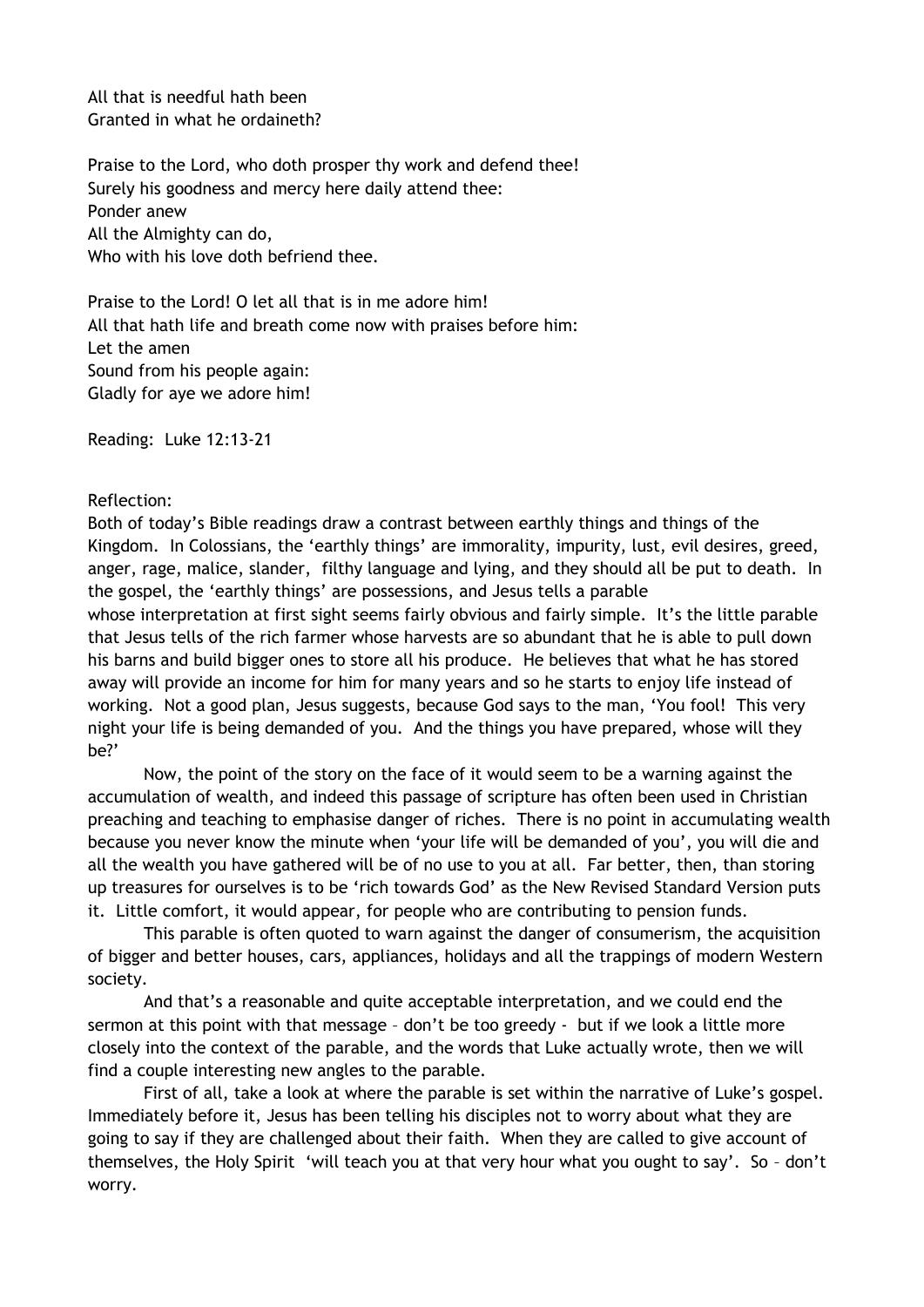In the middle of all this Jesus is interrupted by someone who obviously hasn't been listening very closely, because he takes Jesus off at a complete tangent by asking Jesus about his inheritance. Jesus responds with the parable of the rich farmer, and then immediately resumes his theme of 'don't worry', this time telling his listeners that they shouldn't be worried about the material things of life. Why should it be that Luke would allow the flow of the 'don't worry' theme to be interrupted by teaching about wealth?

Perhaps there is a connection. Maybe indeed the parable isn't about wealth at all. It is about *treasure,* and treasure is not necessarily wealth; treasure is what is ultimately important to us. Most of us will have somewhere in our homes articles of treasure. They may have no monetary value whatsoever: photograph albums full of family snaps, artefacts from our childhood, gifts we have received from people who are special to us. Items that mean nothing to anyone else; treasure that is treasure to us but just a lot of old junk to someone else. And it may be that the value of the rich farmer's produce lay not primarily in its monetary value, but in the fact that it offered him security – he was worried about his future and wanted to do something about it. So it may be that his motivation was not acquisitiveness or greed, but the simple human desire for somewhere to live, enough food to eat, and enough spare cash to relax and enjoy himself – exactly what any one of us would aspire to in retirement.

So we might ask, 'If that's the case, then what has the man done so wrong that Jesus condemns his behaviour?' After all, the fact that he is apparently going to die during the night does not necessarily mean that he was wrong to make provision for his future. What about his family? It's surely not wrong to provide for them even if he himself does not live to see the benefit of his saving.

And this brings us to the second new angle to this parable, the business of the man's death. Almost every English translation of Luke either says specifically that the man will die that night, or implies it very strongly:

*This night thy soul shall be required of thee (King James Version); this night your life will be demanded from you (New Internatinal Version); you will die this very night (New Living Translation).* But there's one translation that says something different, and it's interesting that it's a translation that claims to be a *literal* rendering of the Greek text that simply says what the Greek says, without trying to make it into elegant English or to contaminate it with interpretation that tries to express what the translator thought Jesus might have said. And that translation in verses 19 and 20 of Luke chapter 12 says: *and I will say to my soul, Soul, thou hast many good things laid up for many years, be resting, eat, drink, be merry. And God said to him, Unthinking one! this night thy soul they shall require from thee, and what things thou didst prepare -- to whom shall they be?* 

So that man accumulated a generous retirement fund of 'many good things' and God said 'tonight *they* shall require your soul'. It is, in this literal translation, the man's possessions that demand his soul. His possessions come to possess him.

Jesus' warning, in this interpretation, is not against wealth or even greed; it is against the possibility that possessions may take over, may become the most important thing in life and that the truly important things, summed up by Jesus in the expression 'rich toward God', may be neglected or forgotten. The message has just as much impact, if not more, without the need to infer the man's death at all. On the contrary, the man's life becomes impoverished and almost purposeless if all he is doing is hoarding, guarding and protecting the wealth that will bring him a secure future – a future that Jesus goes on to tell people not to worry about.

And that is a message that is surely very relevant today, especially in our affluent society where the danger of being possessed by possessions is so great.

It is hard to lose our possessions. A woman whose house had been damaged by flooding and who had lost all her furniture and much of the contents of her house told a news reporter: 'I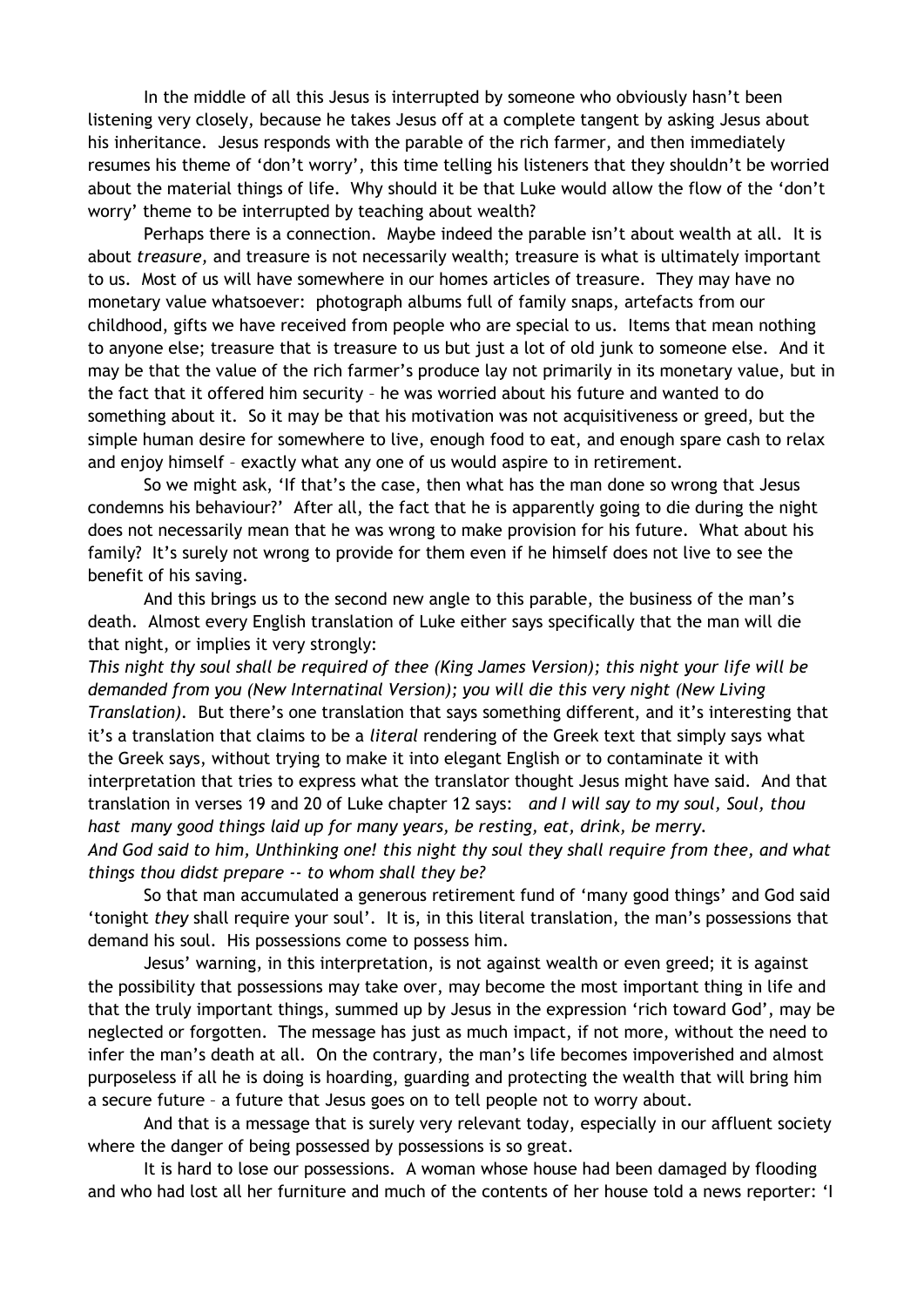feel as if my life is over.' The loss of possessions does not often lead to the loss of life, and the regarding of our possessions as an integral part of who we are does not often lead to a richer life. I'm sure we can all understand how easy it is to have our soul demanded of us by things, how things can become the most important part of a person's life, how the loss of things could be for some tantamount to the loss of life – and that is just what Jesus warns against.

In fact, in the Kingdom of God the opposite is true. It is not the loss of possessions that brings poverty of the soul, but veneration of them, obsession with them. The gospel is not about things, it is about people and it is about relationships and it is about the Kingdom of God – about being 'rich toward God'. Those are the gospel priorities, and while we know and are thankful that the ownership of possessions can make life comfortable and secure for us, we remain mindful always of the danger that our things can demand our soul from us, and when that happens, *then* our life is over, for the priority becomes our need for wealth, security, possessions, and not our passion for the Kingdom of God.

## Hymn 586:

All my hope on God is founded; he doth still my trust renew. Me through change and chance he guideth, only good and only true. God unknown, he alone calls my heart to be his own.

Human pride and earthly glory, sword and crown betray our trust; what with care and toil is builded, tower and temple, fall to dust. But God's power hour by hour is my temple and my tower.

God's great goodness aye endureth, deep his wisdom, passing thought; splendour, light and life attend him, beauty springeth out of naught. Evermore from his store new-born worlds rise and adore.

Daily doth the almighty giver bounteous gifts on us bestow; his desire our soul delighteth, pleasure leads us where we go. Love doth stand at his hand; joy doth wait on his command.

Still from earth to God eternal sacrifice of praise be done, high above all praises praising for the gift of Christ his Son. Christ doth call one and all; ye who follow shall not fall.

Prayer:

Loving God, hear our cry of thanksgiving – for the graciousness with which you hear for the patience with which you listen for the grace with which you care hear our cry of thanksgiving… for the ways you accompany us through deep valleys for the ways you lead us to still meadows for the ways you provide all we need hear our cry of thanksgiving… for transforming death into resurrection life, for opening our eyes to recognize you hear our cry of thanksgiving…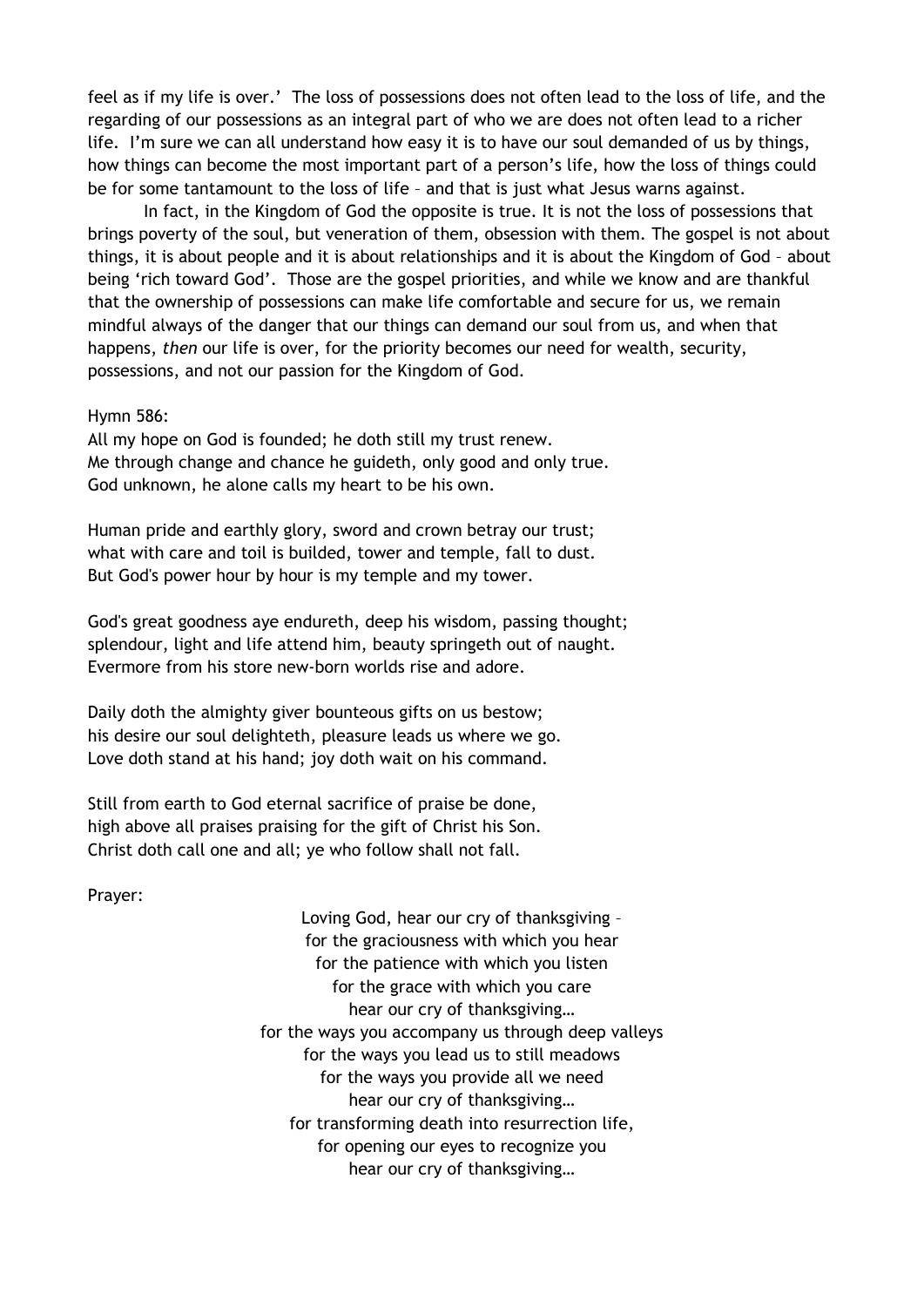Loving God, hear our cry for help – for those surrounded by the shroud of death for those covered by the mantle of dying for those hemmed-in by illness, visible or hidden hear our cry for help… for those weighed down with worries for those carrying the burden of distress for those overwhelmed by isolation hear our cry for help… for those who are weary for those who are tattered and worn for those who collapse from exhaustion hear our cry for help…

Loving God, hear our cry for communities of faith – that we celebrate the blessing of being together that we embrace unity in the reality of distance that we foresee a future side-by-side, hand-in-hand hear our cry for communities of faith… that we sense purpose beyond ourselves that we perceive the needs of creation that we stretch ourselves to respond hear our cry for communities of faith… that our ways be formed by your Way that our lives be shaped by your Life that our love be your Love hear our prayers for the world....

Loving God, we are a world that is desperate for your grace. When powers struggle for dominance, and war, oppression and abuse result; When groups of people oppose one another because of ideology, religion or culture; We need a God who is bigger than ourselves, and our personal interests. When people are disregarded and devalued because of poverty, geography or disease; When compassion and justice is withheld to some because of who they are, what they have done or where they have come from; We need a Saviour who is more compassionate than we are who includes even those we would exclude.

> When resources are mismanaged and abused, and the world and its creatures are destroyed; When motivation is scarce and creativity is in short supply to address the challenges that we face; We need a Spirit who is more powerful and more creative than we could ever be.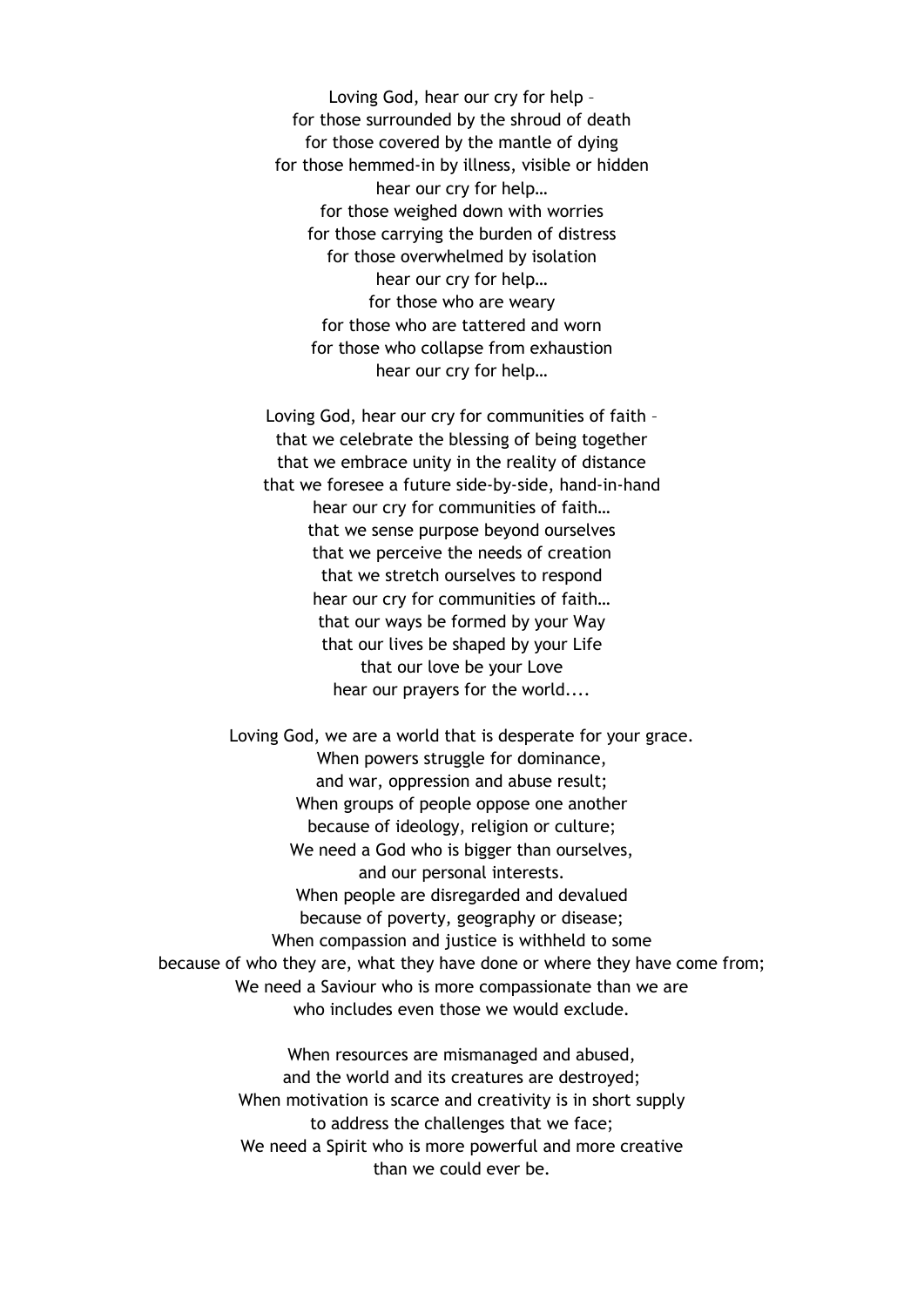Lord God, Loving Saviour, Empowering Spirit, we offer you these prayers because we need you so desperately. Captivate us, call us and fill us, that we may be carriers of your eternal life to this world that you love so dearly.

I invite you now to spend a few moments with your own prayer, in words or in silence; or simply in reflecting upon the stories we have read and the words we have heard in our worship today.

Hear our prayer, which we offer in the name of our Lord Jesus Christ. Amen

Hymn 606:

Where cross the crowded ways of life, where sound the cries of race and clan, above the noise of selfish strife, we hear your voice, O Son of Man.

In haunts of wretchedness and need, on shadowed thresholds dark with fears, from paths where hide the lures of greed, we catch the vision of your tears.

From tender childhood's helplessness, from human grief and burdened toil, from famished souls, from sorrow's stress, your heart has never known recoil.

The cup of water given for you still holds the freshness of your grace; yet long these multitudes to view the strong compassion in your face.

O Master, from the mountainside make haste to heal these hearts of pain; among these restless throngs abide; O tread the city's streets again,

till all the world shall learn your love, and follow where your feet have trod; till glorious from your heaven above, shall come the city of our God.

## Benediction:

Father, Son and Holy Spirit Send us out to live lives that glorify you Help us to be people of peace Empower us to recognize your call In our families